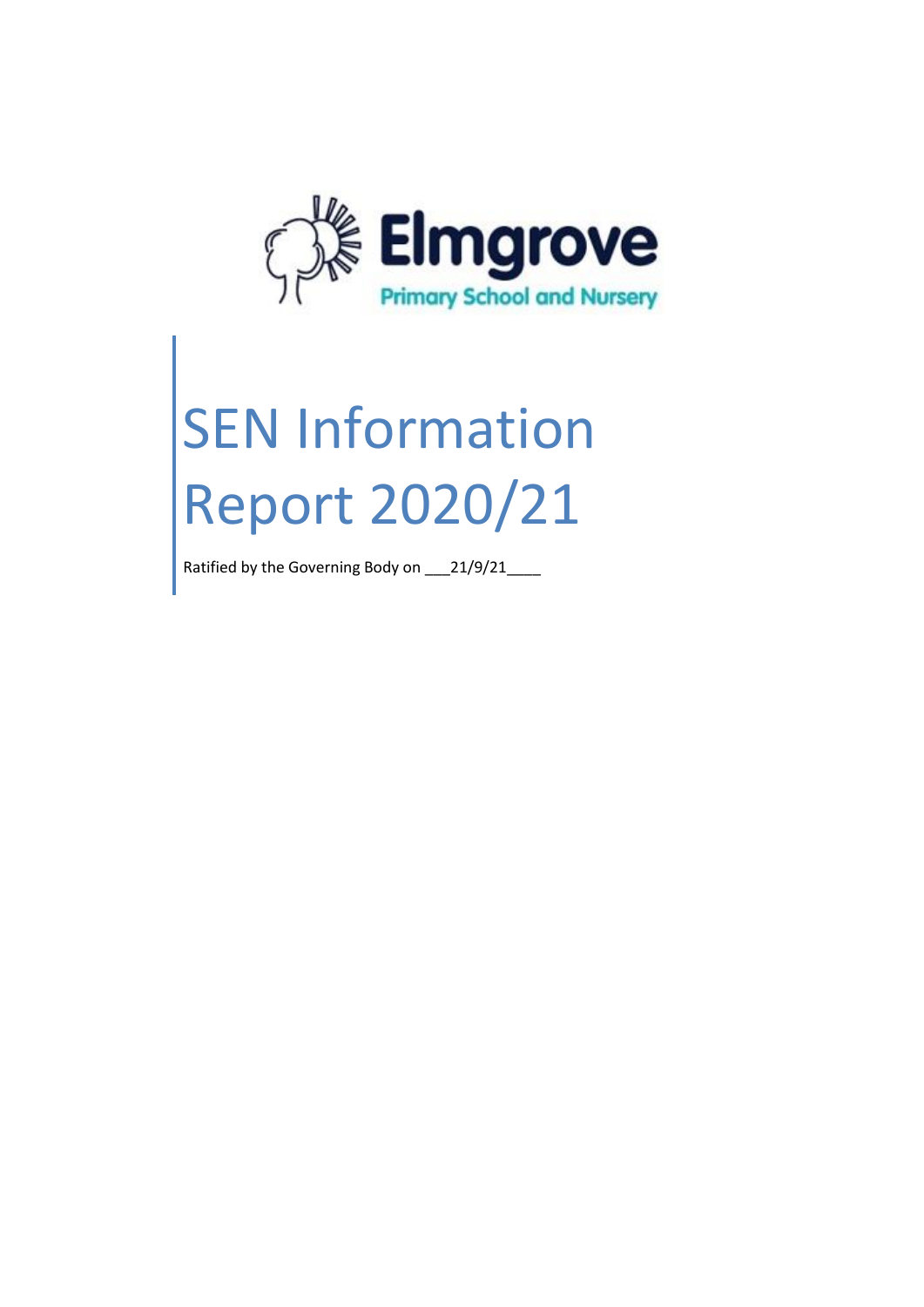

All children at Elmgrove Primary School and Nursery have entitlement to learning experiences which will enable them to achieve their maximum potential in terms of their social, emotional and academic development. This is regardless of their gender, ethnicity, sexual identity or educational needs. Inclusion recognises every child's right to a broad, balanced, relevant and challenging curriculum which is appropriate to individual abilities, talents and personal qualities. At Elmgrove Primary School and Nursery, diversity is valued and children are encouraged to develop mutual respect and tolerance of each other and to believe that there are no limits to individual effort and achievement.

This document is intended to give parents and other interested parties information regarding the ways in which we ensure we support all of our children including those with special educational needs and disabilities (SEND), in order that they can reach their full potential. It may not list every skill resource and technique we employ, in order to achieve this as these are continually developed and used to modify our provision to meet the changing requirements for individual children.

Children are identified as having SEN when their progress has slowed or stopped and the interventions and resources put in place do not enable improvement, because of the nature of their additional needs. Once this occurs, we have specific needs based plans which help support their development and accelerate progress.

As it states in our prospectus, Elmgrove Primary School and Nursery is proud to be an inclusive school. Meeting the needs of all our pupils is a priority. We believe every child has the capacity to astonish themselves with their achievements.

We aim to ensure that children with SEND at Elmgrove Primary School and Nursery make excellent progress and achieve in line with or better than other schools nationally. We ensure effective communication with parents and carers, in order to work collaboratively and secure the best possible outcomes for all our children. Children's views are also critical in ensuring the right provision to meet their needs. We work hard to ensure that reasonable adjustments are made to overcome barriers to learning. We have excellent relationships with external agencies (including Educational Psychology Service, Sensory Team and the Speech and Language Therapy Service), who assess children and advise parents and staff in school.

Other useful documents such as our SEND Policy and Accessibility Plan are available on the school website. If you would like further information about what we offer here at Elmgrove Primary School and Nursery, then please do not hesitate to contact us directly.

#### **Leadership of SEND Provision**

The Governing Body and Headteacher ensure that appropriate provision is given to children with SEND. Together with the Inclusion Lead, they monitor the progress of children with SEND ensuring that the provision specified in Statements and Education and Health Care Plans (EHCP) is made and monitor the expenditure on SEND. The Inclusion Lead liaises closely with all external agencies and helps to coordinate support and interventions across the school for children with SEND.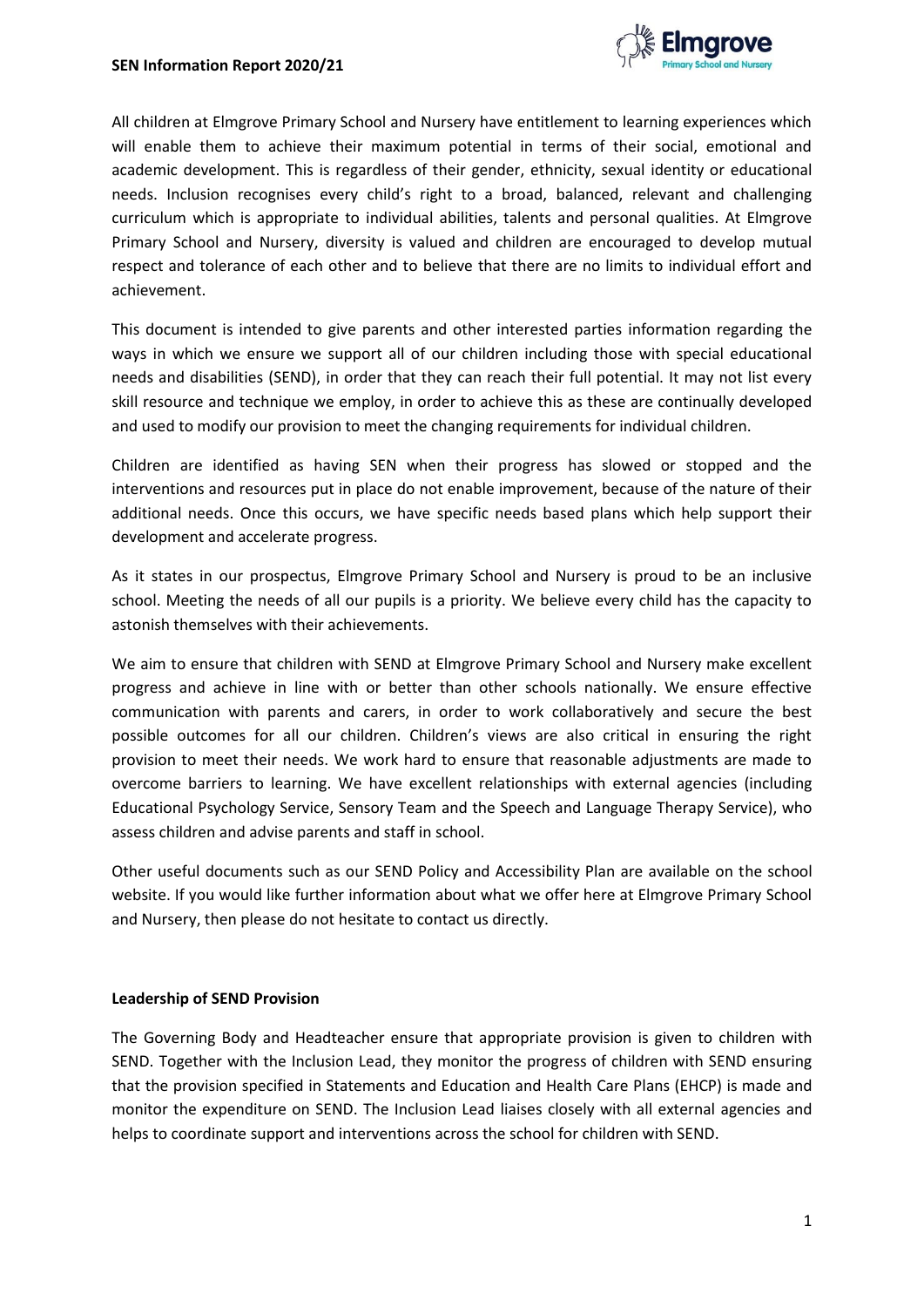

The Inclusion Lead will ensure that provision is made in accordance with the SEN and Disability Code of Practice 2014. The Code sets out the following expectations:

- High quality first teaching should be available to the whole class. This is differentiated for individual pupils.
- Class teachers are responsible for planning the curriculum and assessing the children's progress, even if she/he has additional needs.
- High quality first teaching, which includes effective assessment and target setting, will identify pupils making less than expected progress.
- Where progress continues to be less than expected the class teacher, together with the Year Leader and Assistant Headteacher for the phase, will assess whether the child has SEN.
- If parents have concerns about their child, they should make an appointment to see the class teacher.
- Where a special educational need is established, the school, in partnership with the parents/carers and child, will work through a four step graduated response: assess, plan, do, review, which is cyclical – termly or timely reviews are carried out leading to revisions in plans and interventions.
- Where a child with SEND is reaching a point of transition (from a nursery provider to Elmgrove Primary School and Nursery, from Elmgrove Primary School and Nursery to secondary school and within school itself), the school will work with the parents and child to ensure a smooth and successful transition.
- In consultation with parents, staff will work with other agencies and take advice on strategies to support children with additional needs. The level of support will be constantly reviewed in order to identify when and where additional support may be needed.
- Most children with SEND have their needs met as part of the high quality first teaching at our school. Where there is sufficient evidence that a child's needs are still not being met through the graduated response and school's own resources (including funding), a decision may be reached to request a Local Authority assessment for an Education and Health Care Plan (EHCP).
- EHCPs are integrated support plans for children and young people with Special Educational Needs and Disability (SEND), from 0 – 25. An EHCP will specify and coordinate additional funding and provision. The plan is focused on achieving outcomes and helping children make a positive transition to adulthood, including paid employment and independent living.
- The school will annually monitor and evaluate the effectiveness of its provision for pupils with SEN.

# **Who are the best people at school for a parent to talk to about their child's SEN?**

- The class teacher is responsible for planning a differentiated curriculum, assessing the pupil's progress and liaising with other members of staff who work with a child. The class teacher is a parent's first point of contact on a day to day basis.
- Learning Support Assistants who work with children who have EHC Plans will communicate with parents on a daily basis either verbally or via a home/school link book.
- The Inclusion Lead is responsible for coordinating all the support for children with SEND in the school. This includes liaising with parents, staff and other agencies involved in a child's care.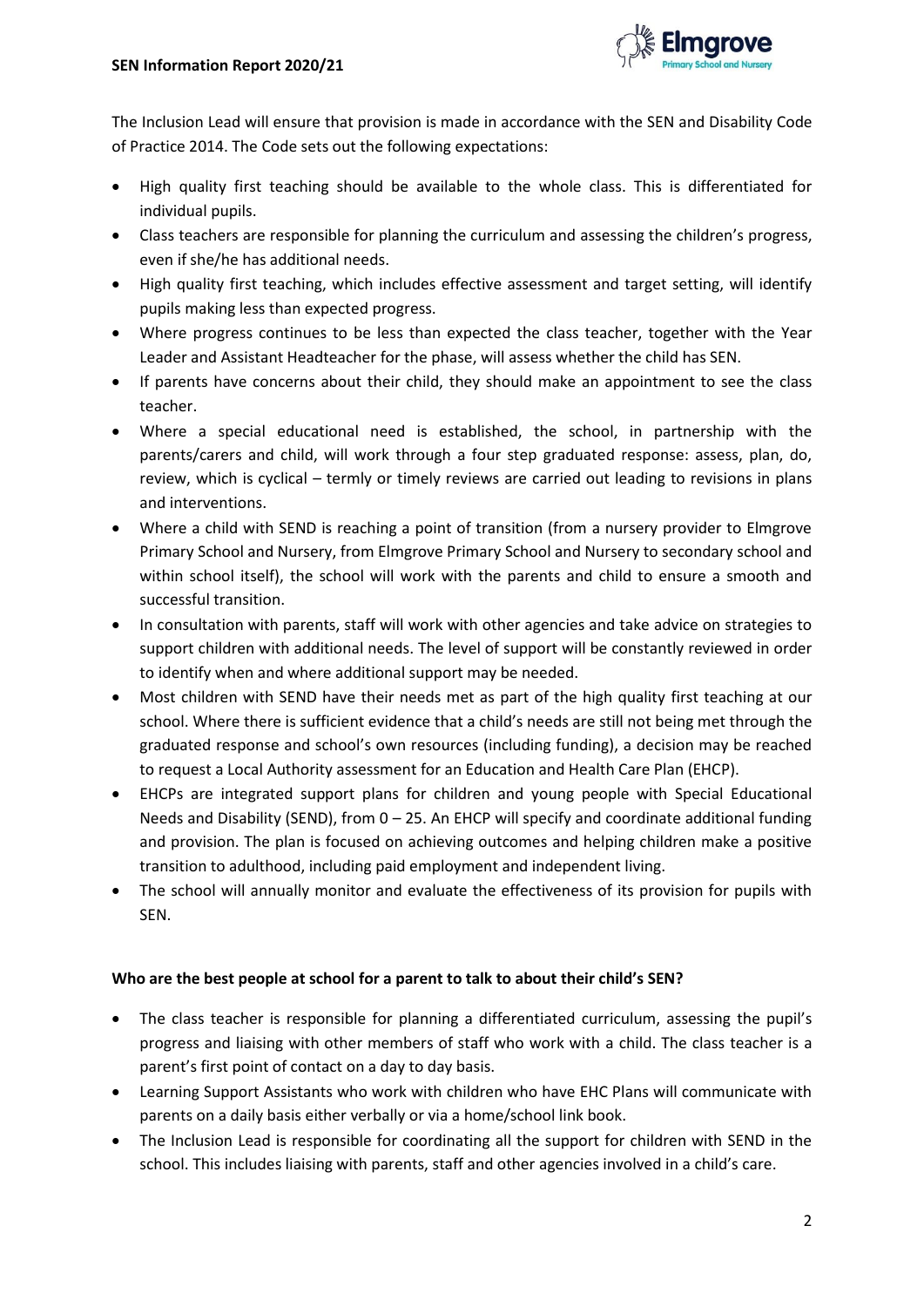

- Assistant Head Teachers for each phase and Year Group Leaders are also responsible for coordinating all the support and intervention in their teams and tracking children's progress.
- The Headteacher and Senior Leadership team are all responsible for the day to day management of the school and all the arrangements for children with SEND. The Head teacher has to report to the Governing Body on all aspects of SEND in school.
- There is a member of the governing body or a sub-committee with specific oversight of the school's arrangements for SEN and disability. School leaders should regularly review how expertise and resources are used as part of their approach to school improvement.

#### **How will parents know how well their child is doing at school?**

#### **In our school we have:**

- An open door policy parents/carers are welcome to make an appointment at a mutually convenient time with the class teacher and other adults who work with their child.
- Partnership between parents/carers and teachers there will be an on-going process of communication relevant to the needs of individual children.
- Curriculum evenings which provide parents with key information about their children's learning.
- Emails and phone calls will be used to ensure good communication between parents/carers and staff.
- Opportunities to discuss concerns with the Inclusion Lead and specialist teachers. Additional appointments can be made with staff via the school office.
- If a child has an EHCP, there are annual reviews where progress is reported on. A report is written and made available to all stakeholders.

#### **How will the school's resources be allocated and matched to children's special educational needs?**

- The school budget, received from Harrow LA, includes money for supporting children with SEND.
- The Head Teacher decides on the budget for Special Educational Needs in consultation with school governors, on the basis of needs in the school.
- The money is used to provide additional support or resources dependent on individual needs.
- Additional provision may be allocated, after discussion with the head teacher and the class teacher at pupil progress meetings, or if a concern has been raised at another time.
- Resources may include deployment of staff depending upon individual circumstance.

Other support available for children at Elmgrove Primary School and Nursery is set out below:

Elmgrove Primary School and Nursery has a resourced provision for children who have a statement/EHC plan with a diagnosis of a physical disability. The 11 places across the school as part of the published admission number of 120 places per year group. Elmgrove Primary School and Nursery Primary School has a strong ethos of inclusion and this expanded provision continues to maintain this approach. There is on-going consultation with the Local Authority, parents and other stakeholders about the provision, particularly with regard to admission criteria. Further information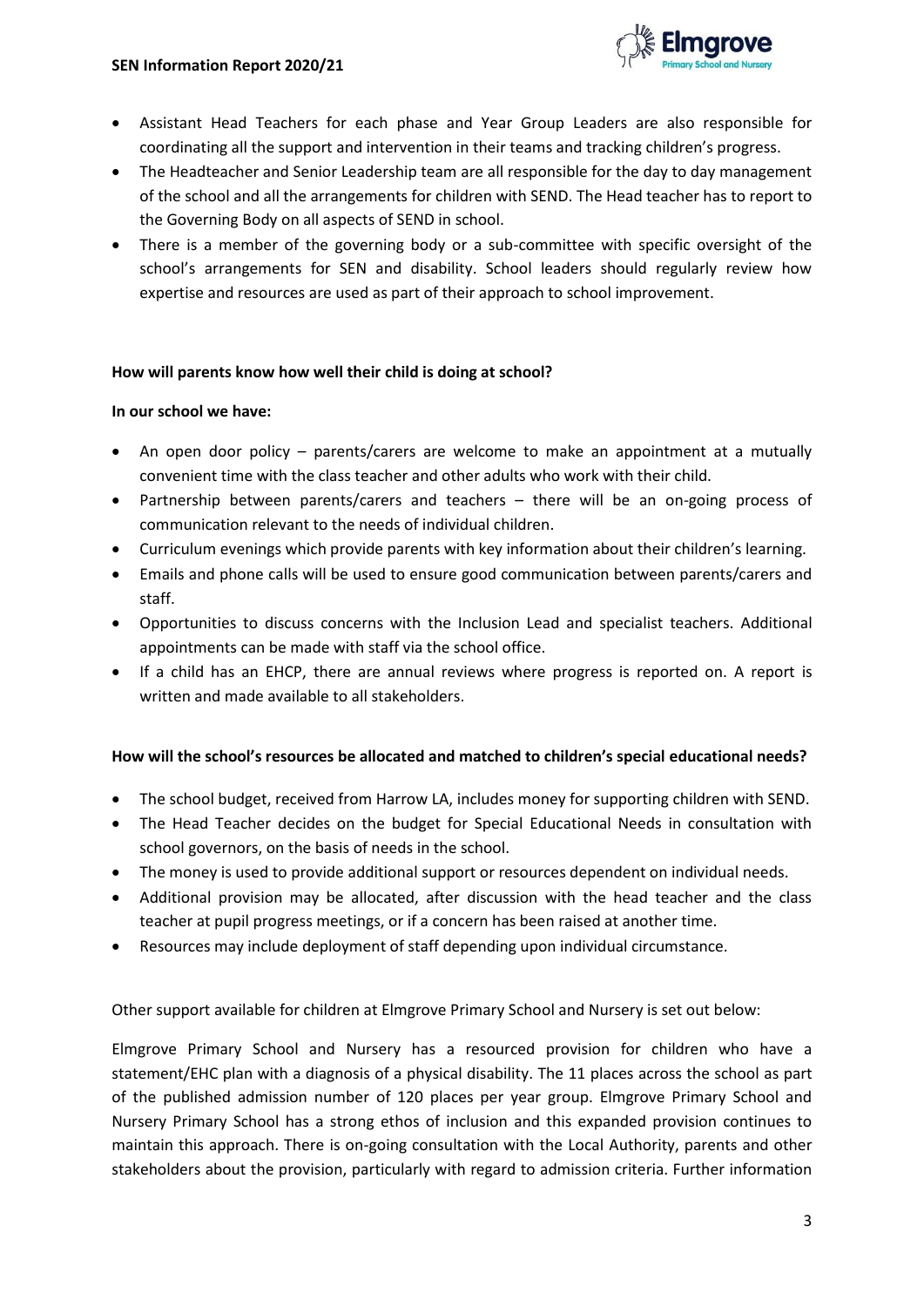

can be provided by the Head teacher or Manager and can be found on Harrow's SEND local offer page ([http://www.harrow.gov.uk/localoffer/\)](http://www.harrow.gov.uk/localoffer/).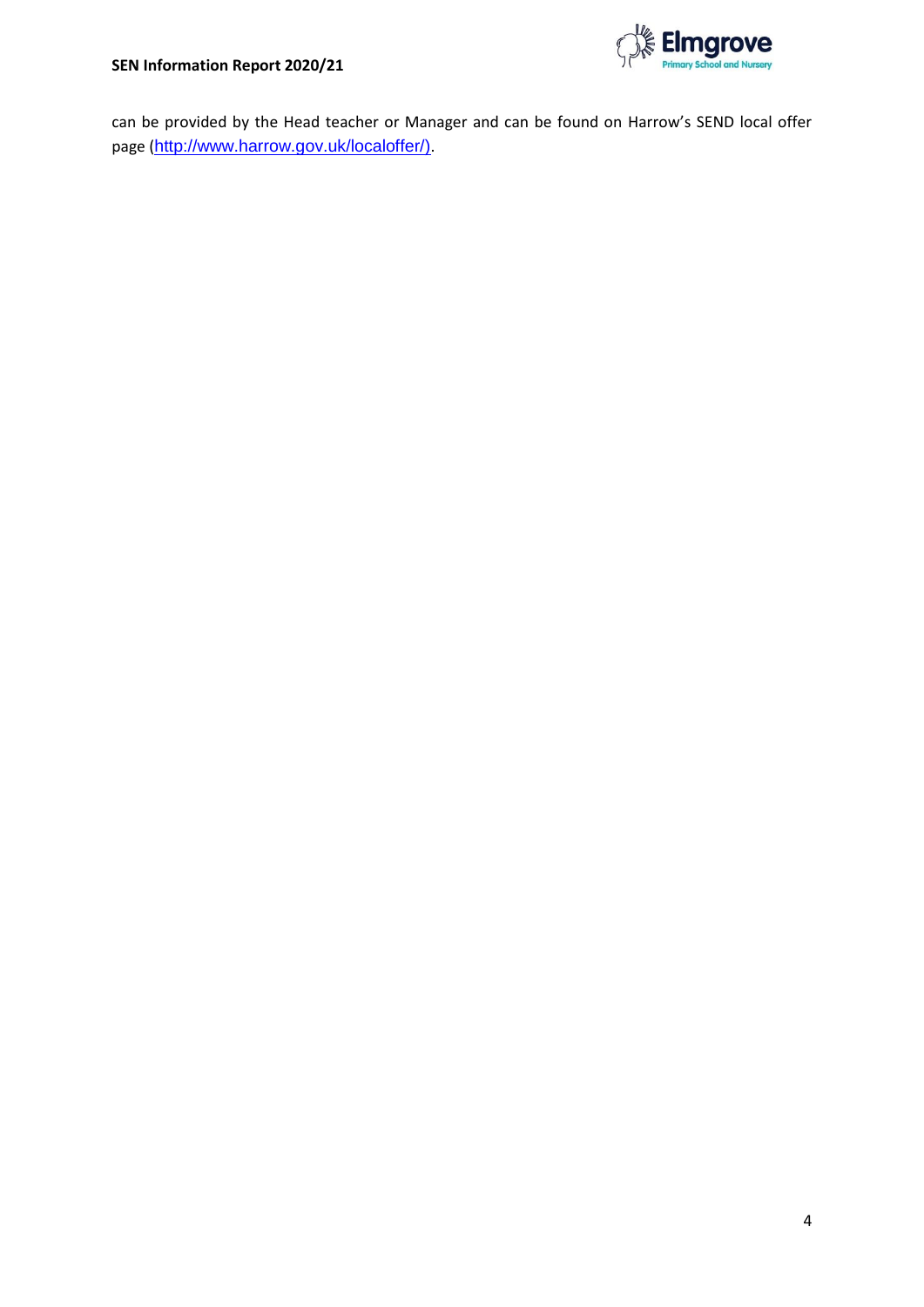# **SEN Information Report 2020/21**



# **What are the different types of support that may be available for children at this school?**

| Area of needs                                                                                                             | Whole school ethos and practice - Part of QFT                                                                                                                                                                                                    | Possible focussed support for some children's additional                                                                                                                                                                                                                                                                                                                                                       | Possible support and intervention for a small number of                                                                                                                                                                                                                                                                                                                                                                                                                                                        |
|---------------------------------------------------------------------------------------------------------------------------|--------------------------------------------------------------------------------------------------------------------------------------------------------------------------------------------------------------------------------------------------|----------------------------------------------------------------------------------------------------------------------------------------------------------------------------------------------------------------------------------------------------------------------------------------------------------------------------------------------------------------------------------------------------------------|----------------------------------------------------------------------------------------------------------------------------------------------------------------------------------------------------------------------------------------------------------------------------------------------------------------------------------------------------------------------------------------------------------------------------------------------------------------------------------------------------------------|
|                                                                                                                           |                                                                                                                                                                                                                                                  | needs                                                                                                                                                                                                                                                                                                                                                                                                          | children who may or may not have an EHC                                                                                                                                                                                                                                                                                                                                                                                                                                                                        |
| Social, mental and<br>emotional health needs                                                                              | • Consistent application of the school's behaviour policy<br>• A positive supportive and nurturing environment<br>• Circle time/Personal, Social, Health Education (PSHE)<br>curriculum                                                          | · Identification and assessment in school<br>• Additional advice and support from outside agencies<br>• Adaptations to the curriculum to secure engagement<br>• Support to build relationships and engage<br>• Trained Learning Mentor to overcome barriers to social<br>inclusion<br>• Trained therapist for 1:1 counselling<br>• School nurse                                                                | • Interventions are implemented, reviewed and revised<br>. Work with parents to refer to Child and Adult Mental<br>Health Services (CAMHS)<br>• Targeted intervention to promote social skills and<br>emotional resilience<br>• Adaptations to physical environment e.g. time out<br>• Monitoring and support in unstructured time e.g. breaks/<br>lunch<br>• Individual Learning Plan                                                                                                                         |
| Speech, language,<br>communication and<br>interaction                                                                     | • Training for staff to meet the diversity of communication<br>language skills<br>• Strong emphasis on speaking and listening and phonics<br>teaching<br>• Communication friendly                                                                | • Small group phonic support<br>• Personalised support within the class<br>• Language monitoring systems upon entry to Reception<br>and follow up provision<br>• Speech And Language Therapy (SALT) interventions<br>delivered by the school inclusion team                                                                                                                                                    | • Access to small teaching and learning groups<br>• Additional in class Teaching Assistant (TA) support<br>• Alternative communication systems<br>• Access to personal IT/ adapted IT equipment<br>• Speech & Language Therapy planned and delivered by<br>qualified therapist or therapy assistant                                                                                                                                                                                                            |
| <b>Autistic spectrum</b>                                                                                                  | • Structured day<br>• Positive behaviour management<br>· Management strategies.<br>• Learning style understood.<br>• Differentiation within lessons                                                                                              | • Curriculum modified to take account of learning styles<br>• Individual coaching and support from the class teacher<br>and our Inclusion Team<br>• Use of appropriate resources e.g. visual timetables, social<br>stories, work stations.                                                                                                                                                                     | $\bullet$ 1:1 support<br>• Advice and support via Autism outreach team<br>• Small group targeted intervention.<br>• IT used to reduce barriers<br>• Alternative communication systems - Makaton. Picture<br><b>Exchange Communication System</b>                                                                                                                                                                                                                                                               |
| <b>Cognitive and</b><br>Learning/Moderate<br><b>Learning Difficulties</b>                                                 | • Differentiation of the curriculum and teaching<br>• Teaching resources are accessible and appropriate<br>• Multi sensory approach to learning<br>• Interactive environment                                                                     | • Curriculum is adapted to meet the needs of pupils<br>• Targeted intervention programmes Independent<br><b>Education Plan</b><br>• Specific goals- short steps<br>• Differentiated resources are provided as appropriate<br>• Learning support via in school Inclusion<br>• 1:1 reading alongside intervention programmes<br>• Access to personal IT/adapted IT equipment alternative<br>methods of recording | • Access to small teaching and learning groups<br>• Additional in class TA support<br>• Additional specialist teaching support<br>• Educational Psychology assessment / support<br>• Access to personal IT/ adapted IT equipment                                                                                                                                                                                                                                                                               |
| <b>Sensory and physical</b><br>needs (e.g. hearing,<br>visual impairment,<br>multi-sensory, physical<br>and medical needs | • Referrals to Harrow Hearing Impaired Service or Visual<br><b>Impaired Service</b><br>• Provision of specialised equipment<br>• Curriculum is adapted<br>• Seating position within class prioritised.<br>• Medical needs catered for by welfare | • Modified learning environment.<br>• Learning support via our Inclusion team.<br>• Occupational Therapy and Physiotherapy from<br>experienced TAs & inclusion team working from Therapy<br>plans<br>• Mobility and care plan management<br>• Liaison with a range of medical professionals as needed<br>assistance via School Nursing Team<br>• Medical needs plan                                            | . Individual protocols and plans for children with significant<br>physical and or medical needs.<br>• Additional modifications to the school environment<br>• Additional resources to reduce individual barriers to<br>learning<br>• Occupational Therapy and Physiotherapy from qualified<br>therapists and therapy assistants<br>• Access to external advice and assessment.<br>• Advice and outreach from Sensory Team<br>• Care Teaching Assistant to oversee the more complex<br>medical needs of a child |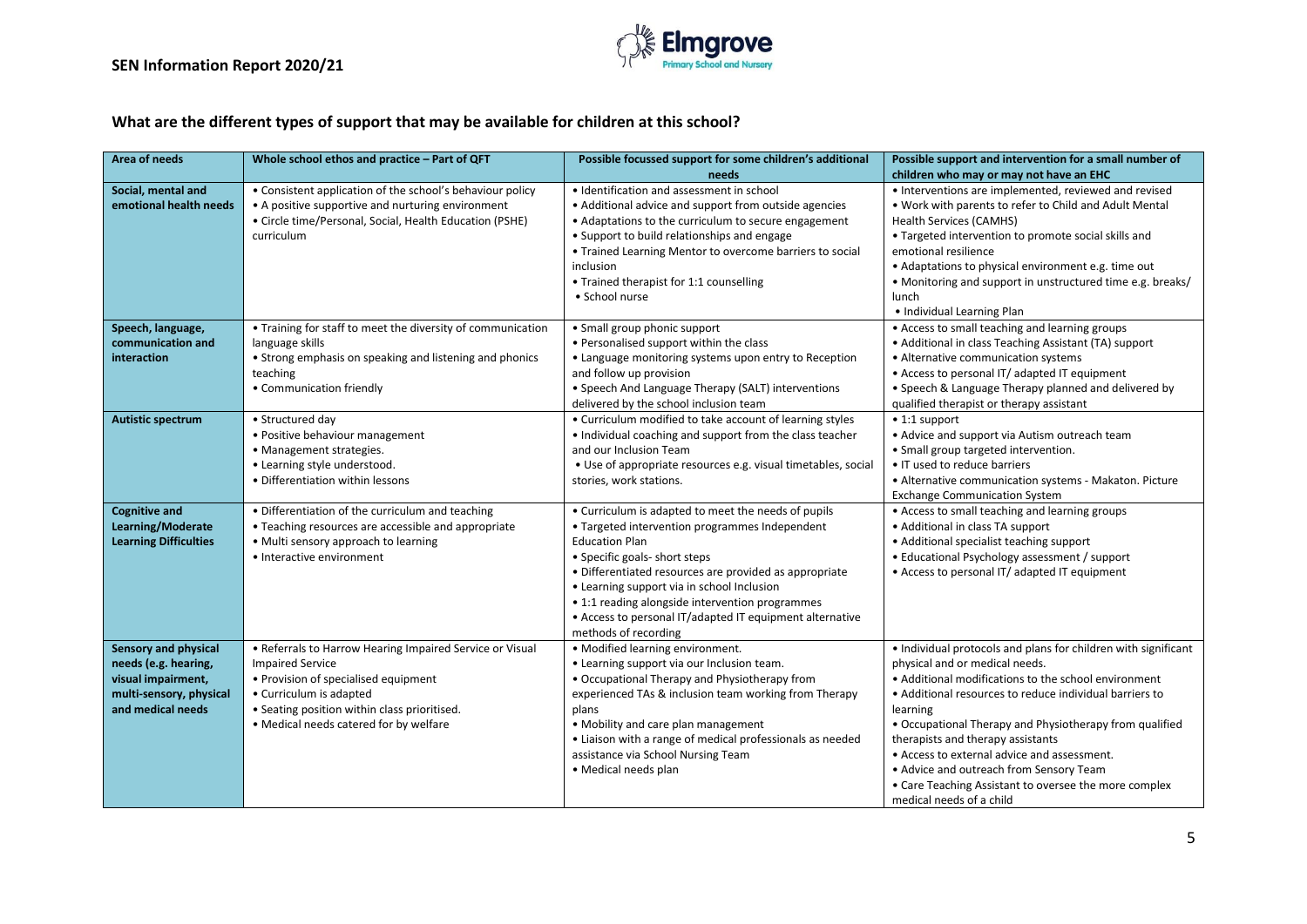

#### **What support will there be for a child's overall well‐being?**

We recognise that some children may have additional emotional and social needs that need to be developed and nurtured. These needs can manifest themselves in a number of ways, including behavioural difficulties, anxiousness and being uncommunicative.

The whole school follows a structured PSHE (Personal, Social and Health education) curriculum to support this development. However, for those children who find aspects of this difficult further support will be put in place. The school has a learning and behaviour mentor, Miss Gayle, who works with children either one to one or in small groups to support children's overall well-being, this could be on issues such as anger management, friendships or self-esteem.

Members of staff are available for pupils who wish to discuss issues and concerns. Parents may be invited in to school to discuss concerns and plan for further support. Where it is felt that pupils are encountering significant emotional difficulties, the support of outside agencies will considered, such as CAMHS, the school nurse or counselling support.

### **What should a parent do if they have a concern about the school provision?**

In the first instance we encourage parents to contact their child's class teacher. If they still have concerns, parents are invited to contact the Inclusion Lead followed by the Deputy Headteacher if necessary. In the unlikely event that their concern is not resolved, then they would need to follow the school complaints procedure (2018) that can be obtained from the school website.

#### **What specialist services and expertise are available at or accessed by the school?**

The school works closely with a number of outside agencies to support the needs of children. Therapy services includes: physiotherapy, occupational therapy and speech and language therapy. Specialist services include: hearing impairment, visual impairment, educational psychology, CAMHS (Child and Adolescent Mental Health Services) and children's services.

#### **What training have the staff, supporting children with SEND had or are having?**

The school provides training and support to enable all staff to improve the teaching and the children's learning, including those with SEND. This includes whole school training on SEND issues. Individual teachers and support staff have access to training from outside specialist agencies relevant to the needs of specific children in their class. Staff members have received training on how to support pupils:

- On the autistic spectrum.
- With social and emotional needs.
- With speech and language difficulties.
- With specific learning difficulties.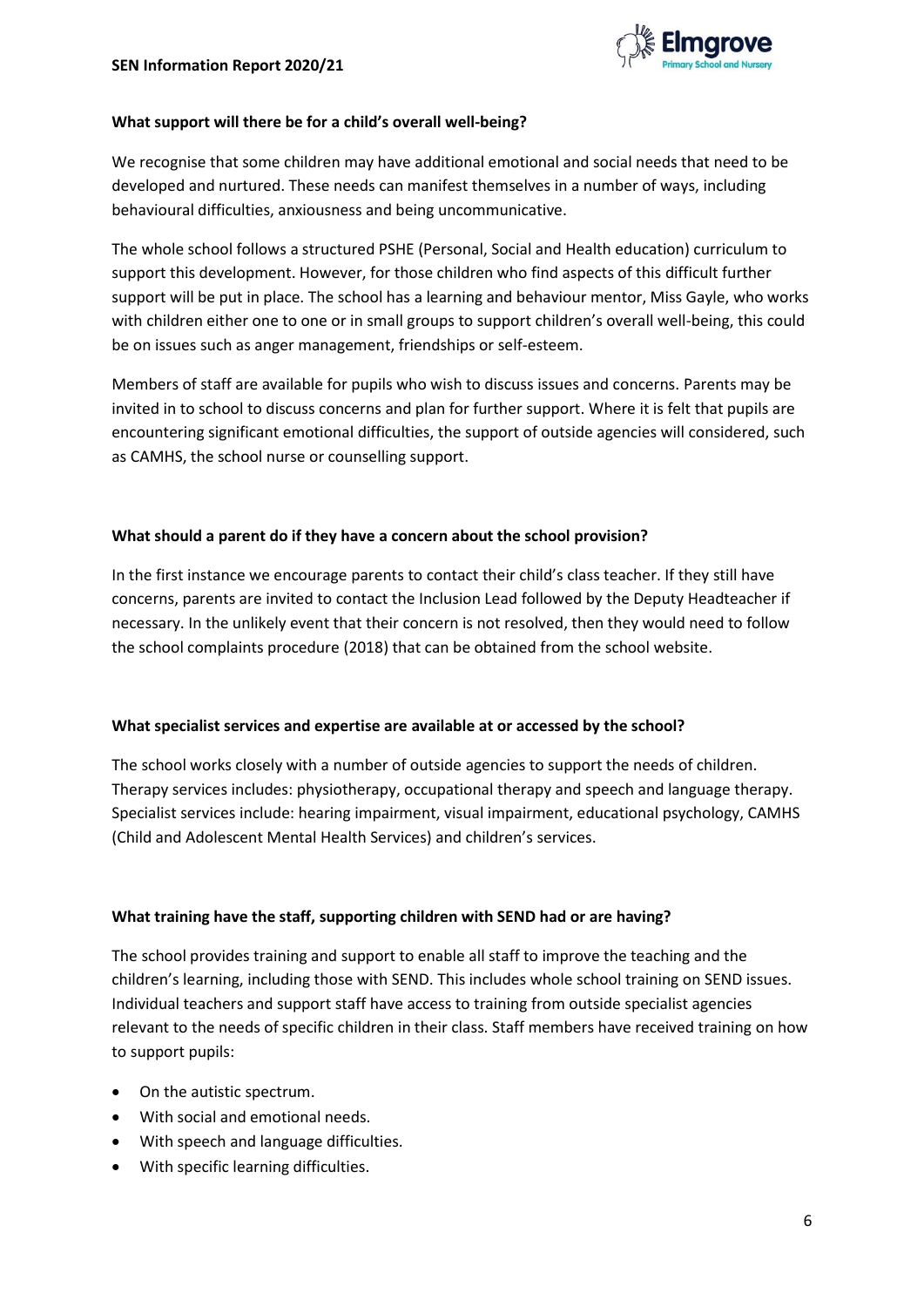

With medical issues.

#### **How will the school support parents in helping their child at home?**

A child's class teacher may suggest different ways in which parents can support their child at home, both with homework and with an individual area of need. The Inclusion Lead may meet with parents to discuss strategies on how to support a child with their specific needs. If outside agencies such as the Educational Psychologist have been involved then suggestions and programmes of study are normally provided by them which can be used at home.

#### **How will both a child and parents be involved in making decisions about a child's education?**

At Elmgrove Primary School and Nursery we believe in a child-centred approach. When children have been identified as having additional needs, the thoughts and feelings of the child as well as the parents/carers, together with the views of school staff and relevant professionals, are taken into account. This may be through:

- Informal discussion with staff.
- Teacher and child meetings.
- Teacher and parent meetings.
- Review meetings, including outside agencies where appropriate.
- Informal meetings and discussions.

#### **How will a child with SEND be included in activities outside the classroom, including school trips?**

Appropriate provision and reasonable adjustments will be made where necessary. Medical support will be put in place if required, taking into account reasonable adjustments.

#### **How accessible is the school environment?**

Our school is fully accessible to those with a physical disability, with a dedicated disabled parking bay and toileting facilities. We have ramps, a lift and overhead hoists. We also have changing facilities for children who require adult support. All Harrow schools comply with the Equality Act 2010.

# **How will the school prepare and support a child to join the school, transfer to a new school or the next stage of education and life?**

We recognise that transitions can be difficult for a child with SEND, and we take steps to ensure that any transition is as smooth as possible.

#### **If a child is joining us from another school:**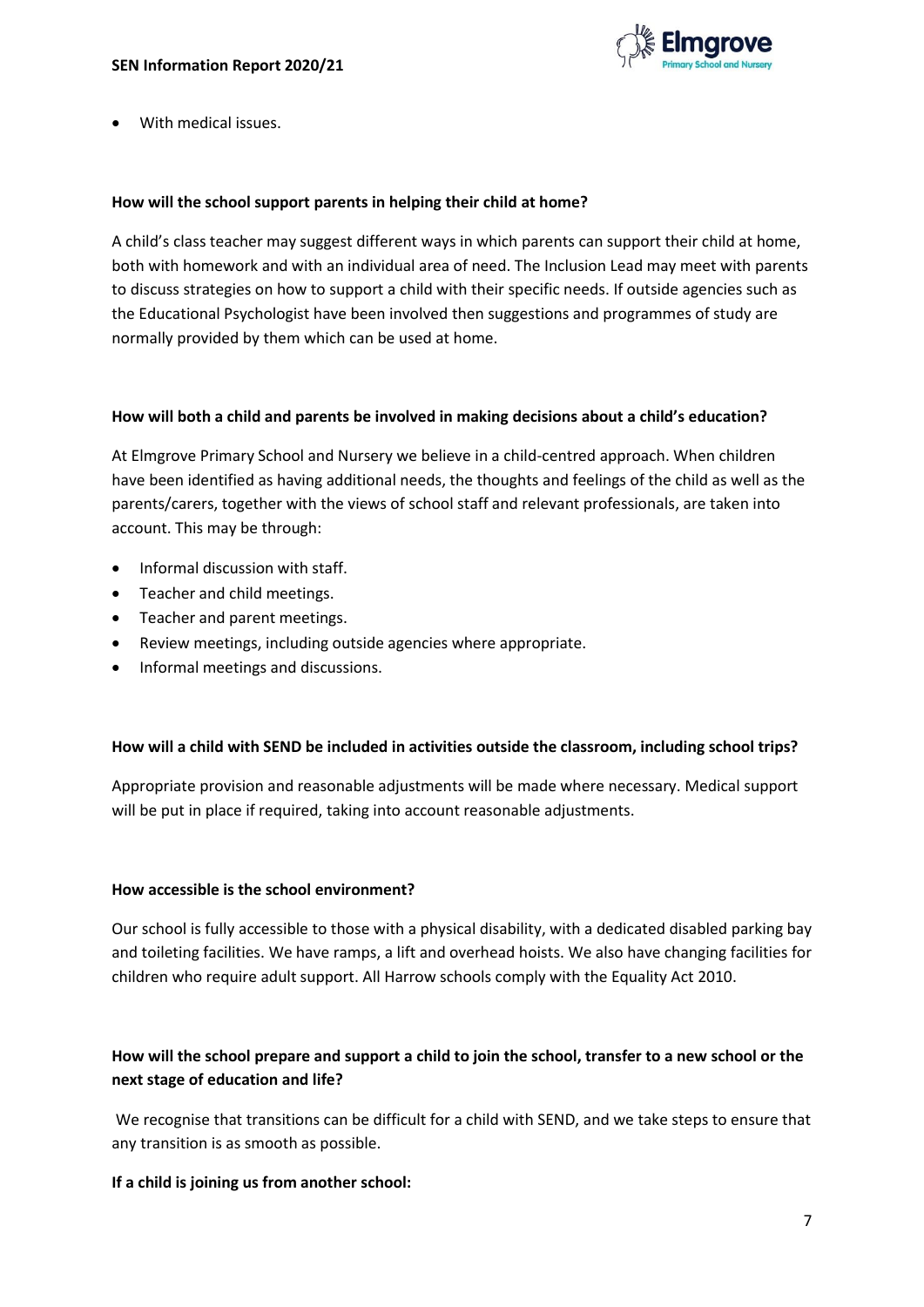

- The Inclusion Lead may undertake a pre-visit to the existing setting where appropriate.
- Contact the previous school to gain information.
- They will be able to visit our school and stay for taster sessions, if this is appropriate.
- Contact will be made with the parent/carer.

# **If a child is moving to another school:**

- We will contact the school SENCO and ensure he/she knows about any special arrangements or support that needs to be made for the child. Where possible, a planning meeting will take place with the SENCO from the new school.
- We will make sure that all records about the child are passed on as soon as possible.
- Where appropriate, we would encourage pre visits to the school by the child.

# **When moving classes in school:**

- Information will be passed on to the new class teacher in advance and in most cases a planning meeting will take place with the new teacher.
- There will be opportunities to make additional visits to the new classes, if this is appropriate.
- Where appropriate, we will discuss transition with the parents and child.

# **In Year 6:**

- The Inclusion Lead, Assistant Head teacher for the phase, year group leader or class teacher will discuss the specific needs of a child with the SENCO of the child's secondary school.
- The children will participate in focused learning relating to aspects of transition, to support their understanding of the changes ahead.
- Where possible, the children will visit their new school on several occasions, and in some cases staff from the new school will visit the children in this school.
- If a child would be helped by a book/passport to support them in understanding moving on, then one will be made for them.

# **If parents need to complain:**

Parents have the following rights of redress, should the school, Governors or LA fail in its duty to provide, or if the parent disagrees with a decision or feels that there is discriminatory practice:

- The school or LA complaints procedure (See **Concerns and Complaints Procedure** found on the school's website)
- An appeal to The SEN and Disability Tribunal (LA decision)
- A claim against the responsible body for discrimination on the grounds of disability
- To the SEN and Disability Tribunal for discrimination
- A complaint to the LA Ombudsman (Schools and LAs)